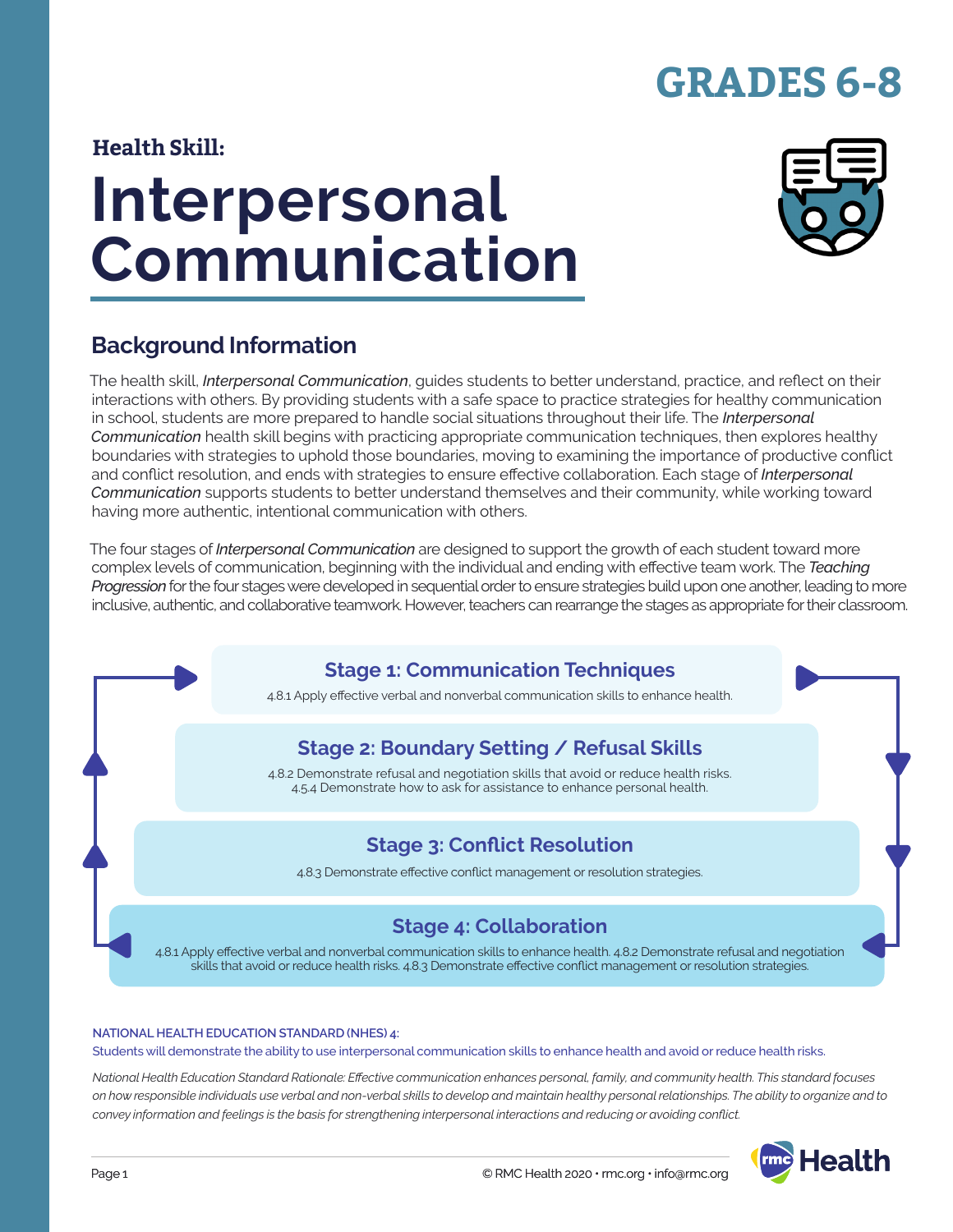

### **Grades 6-8 Framework**

In grades 6-8, students learn a variety of strategies to effectively communicate in a variety of modes. The graphic below outlines the strategies learned in each stage, beginning with *Stage 1: Communication Techniques* and ending with *Stage 4: Collaboration*. Teachers should use the strategies listed as a starting point and add strategies to meet the needs of their students.



#### **Notes on Grade Level Progression**

Activities, vocabulary, and language throughout the models are vertically aligned and build upon one another. If students require scaffolding refer to previous grade levels for additional ideas for activities and instruction that address gaps in student skills. For enrichment activities, look at higher grade levels in order to provide additional practice opportunities or for ideas on how to deepen understanding.

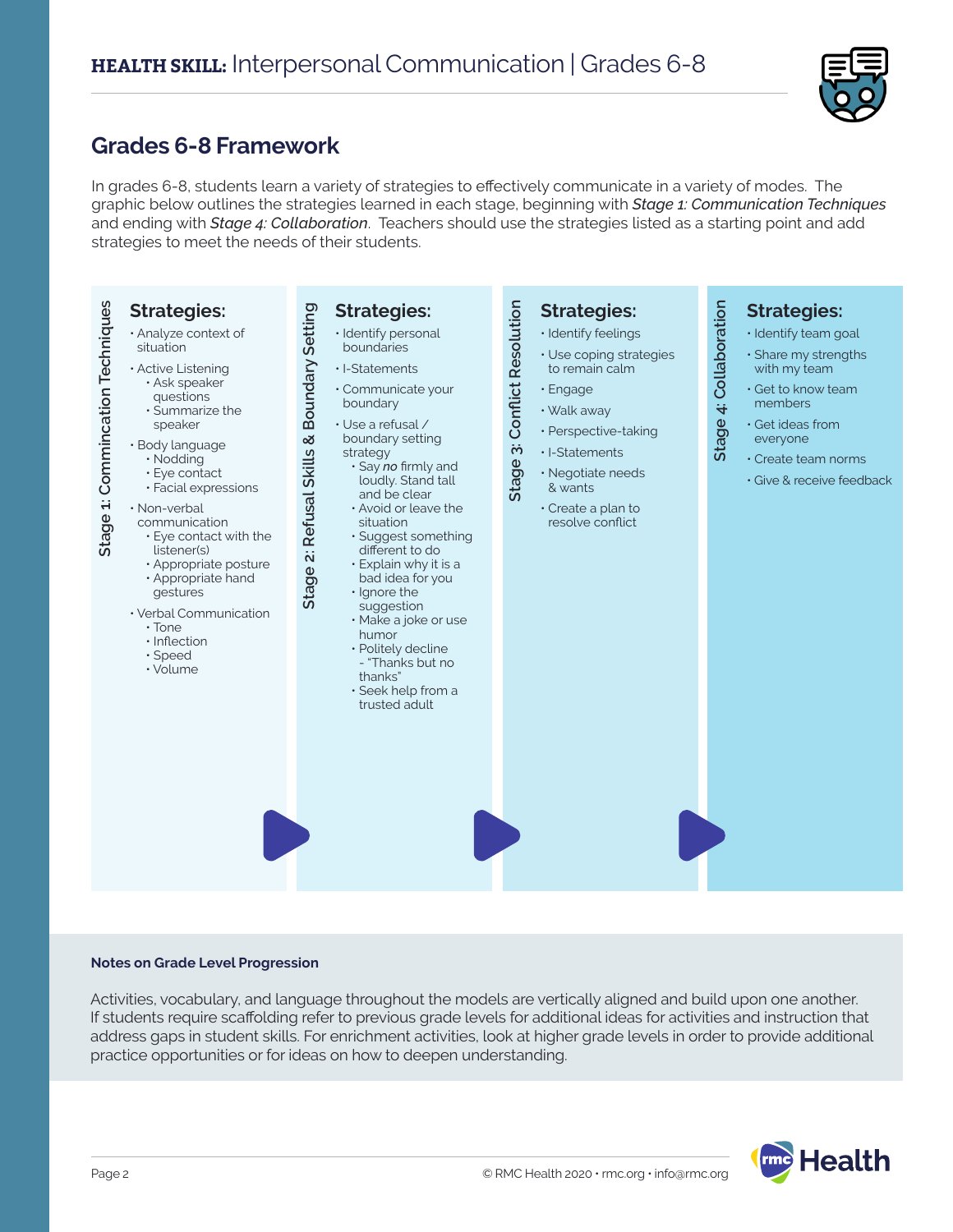

## **Stage 1: Communication Techniques**

The health skill, *Interpersonal Communication,* begins with *Stage 1: Communication Techniques* to teach students to engage in more meaningful conversations with others. The communication techniques used in *Stage 1: Communication Techniques* are designed to help students practice effective methods of listening and speaking. It is important to keep in mind that there is not one best way to communicate. Communicating with others is personal, cultural, and part of an individual's identity. The communication strategies suggested in this model help students explore more ways to communicate with others, but these strategies are not meant to discredit other communication styles. Since communication techniques are rooted in individual culture and social norms, these techniques are suggested tools for students to incorporate into their own personal communication style. Teachers should use their knowledge of students to tailor listening and speaking strategies to meet the needs of their students and honor students' cultural backgrounds. By the end of *Stage 1: Communication Techniques*, students in all grade-levels will have the foundational tools necessary for engaging in more complex interpersonal situations. Students who master these techniques will be better equipped to engage in setting boundaries, resolving conflict, building strong teams, and advocating for themselves and others.

# The Steps:



### **Grades 6-8 Framework**

Appropriate and effective communication changes depending on the context, and this concept is often confusing for many middle school students, who are beginning to analyze their personal identities and where they fit in socially. Therefore, teachers should explicitly teach students different ways to effectively communicate and provide them with space to practice different communication strategies. These strategies are meant to give students options when navigating different situations. *Stage 1: Communication Techniques* for grades 6-8 allows students to practice various communication strategies as well as reflect on the impact of their communication style on others. By the end of *Stage 1: Communication Techniques*, students become more aware of their personal communication style and begin to practice different strategies to effectively convey their own message to others.

Mastery of *Stage 1: Communication Techniques* for grades 6-8 means students are able to use active listening strategies, speak with purpose, and determine appropriate speaking/listening strategies for different contexts.

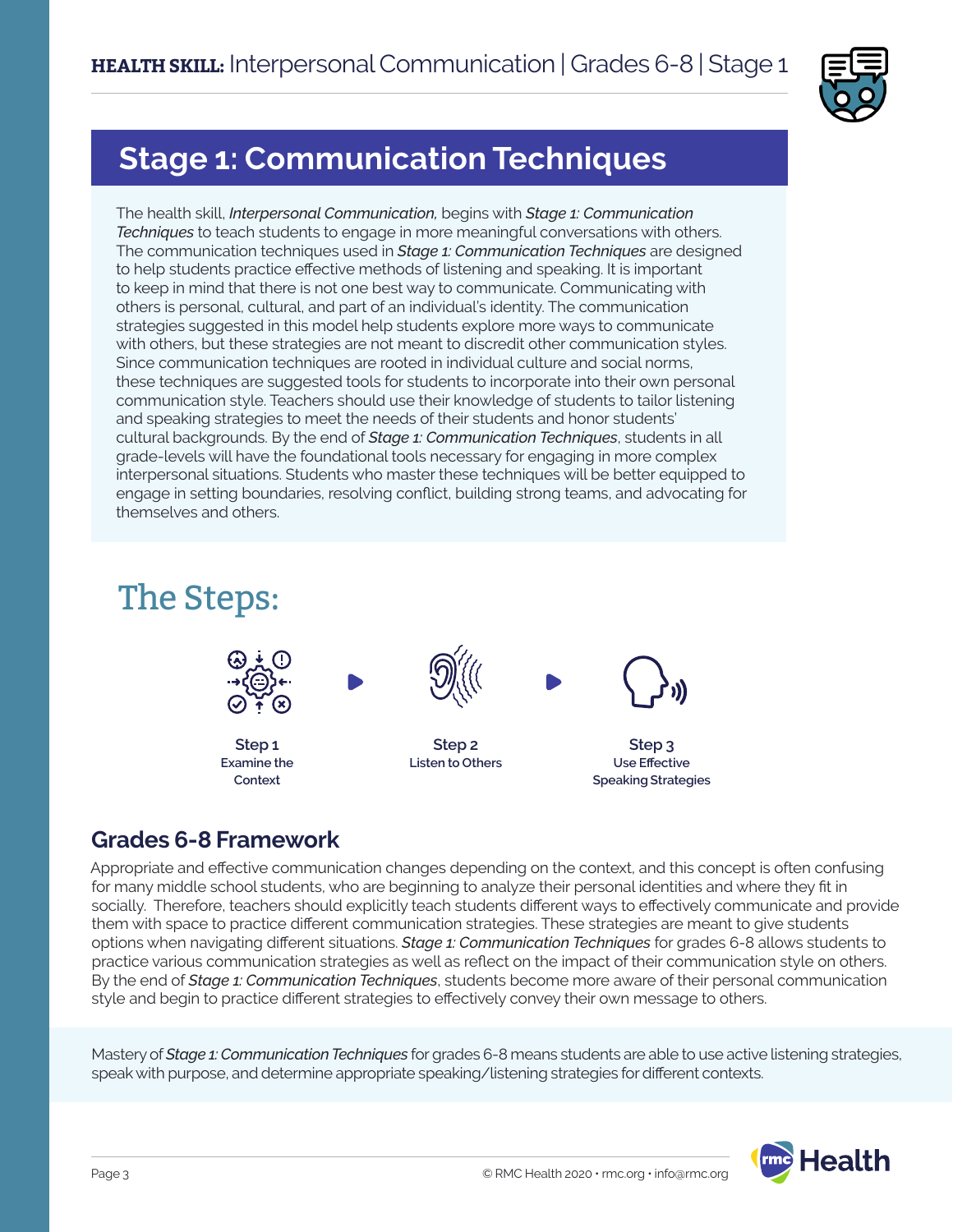

# **Stage 1: Communication Techniques**

# The Steps:



### **Step 1: Examine the Context**

**Step Overview:** Since effective communication techniques are dependent on context, students start this stage by examining changing their communication styles to match the context. The concept of context affecting communication style is developmentally appropriate for middle school students because this age group is continuously examining how they present themselves to the world. Finally, students examine how context impacts their personal communication style in their own lives and reflect on the reasons people change communication to match the context. This introduction to communication and context will support students as they develop their personal communication style in Step 2 and Step 3 of *Stage 1: Communication Techniques.*

#### **Sub Skill(s):**

- Define communication
- Analyze contexts
- Examine body language



### **Step 2: Listen to Others**

**Step Overview:** Using effective listening strategies allows individuals to respond appropriately when someone is communicating, helping to foster relationships and support understanding. Students continue to build effective communication strategies in Step 2 by learning and practicing how to be a more engaged listener. Listening requires an individual to use appropriate body language as well as asking questions and summarizing while someone is speaking to ensure the full message or idea is being grasped.

#### **Sub Skill(s):**

- Define active listening
- Use appropriate body language
- Engage with the speaker
	- Ask questions
	- Summarize what you hear